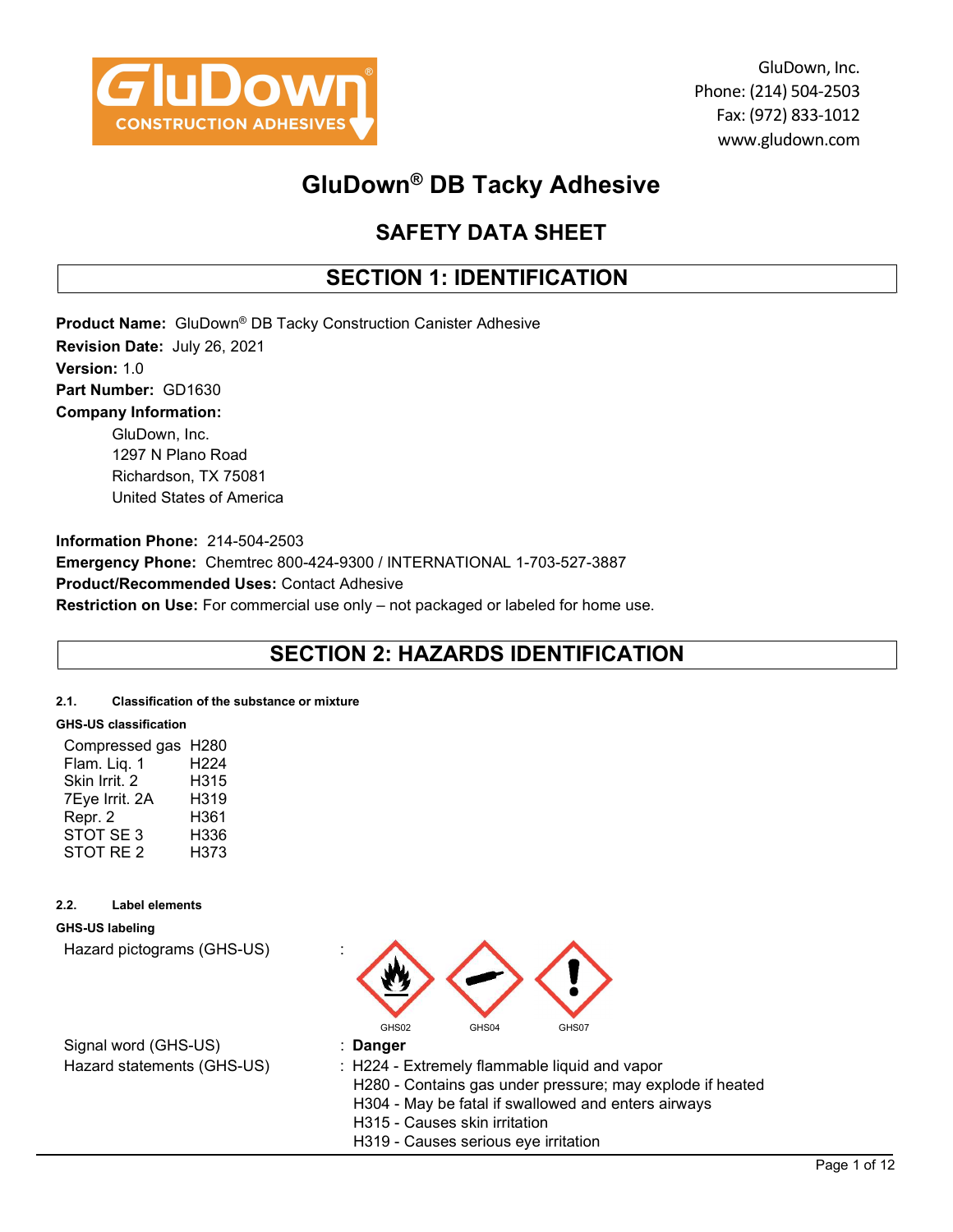H336 - May cause drowsiness or dizziness

H361 - Suspected of damaging fertility or the unborn child

H373 - May cause damage to organs through prolonged or repeated exposure

Precautionary statements (GHS-US) : P201 - Obtain special instructions before use

P202 - Do not handle until all safety precautions have been read and understood

P210 - Keep away from heat, hot surfaces, open flames, sparks. - No smoking

P233 - Keep container tightly closed

P240 - Ground/bond container and receiving equipment

P241 - Use explosion-proof ventilating equipment

P242 - Use only non-sparking tools

P243 - Take precautionary measures against static discharge

P260 - Do not breathe gas, spray, vapors, fume

P264 - Wash clothing, hands, forearms and face thoroughly after handling

P271 - Use only outdoors or in a well-ventilated area

P280 - Wear eye protection, face protection, protective clothing, protective gloves

P301+P310 - IF SWALLOWED: Immediately call a doctor, a POISON **CENTER** 

P303+P361+P353 - If on skin (or hair): Take off immediately all contaminated clothing. Rinse skin with water/shower

P304+P340 - If inhaled: Remove person to fresh air and keep comfortable for breathing

P305+P351+P338 - IF IN EYES: Rinse cautiously with water for several minutes. Remove contact lenses, if present and easy to do. Continue rinsing P308+P313 - If exposed or concerned: Get medical advice/attention

P312 - Call a doctor if you feel unwell

P314 - Get medical advice/attention if you feel unwell

P321 - Specific treatment (see first aid instructions on this label)

P331 - Do NOT induce vomiting

P332+P313 - If skin irritation occurs: Get medical advice/attention

P337+P313 - If eye irritation persists: Get medical advice/attention

P362+P364 - Take off contaminated clothing and wash it before reuse P370+P378 - In case of fire: Use foam, dry extinguishing powder, carbon

dioxide (CO2), Water fog to extinguish

P403+P235 - Store in a well-ventilated place. Keep cool P405 - Store locked up

P410+P403 - Protect from sunlight. Store in a well-ventilated place P501 - Dispose of contents/container to hazardous or special waste collection point, in accordance with local, regional, national and/or international regulation

2.3. Other hazards

No additional information available

2.4. Unknown acute toxicity (GHS US)

No data available

### SECTION 3: COMPOSITION / INFORMATION ON INGREDIENT

CAS Chemical Name % by Weight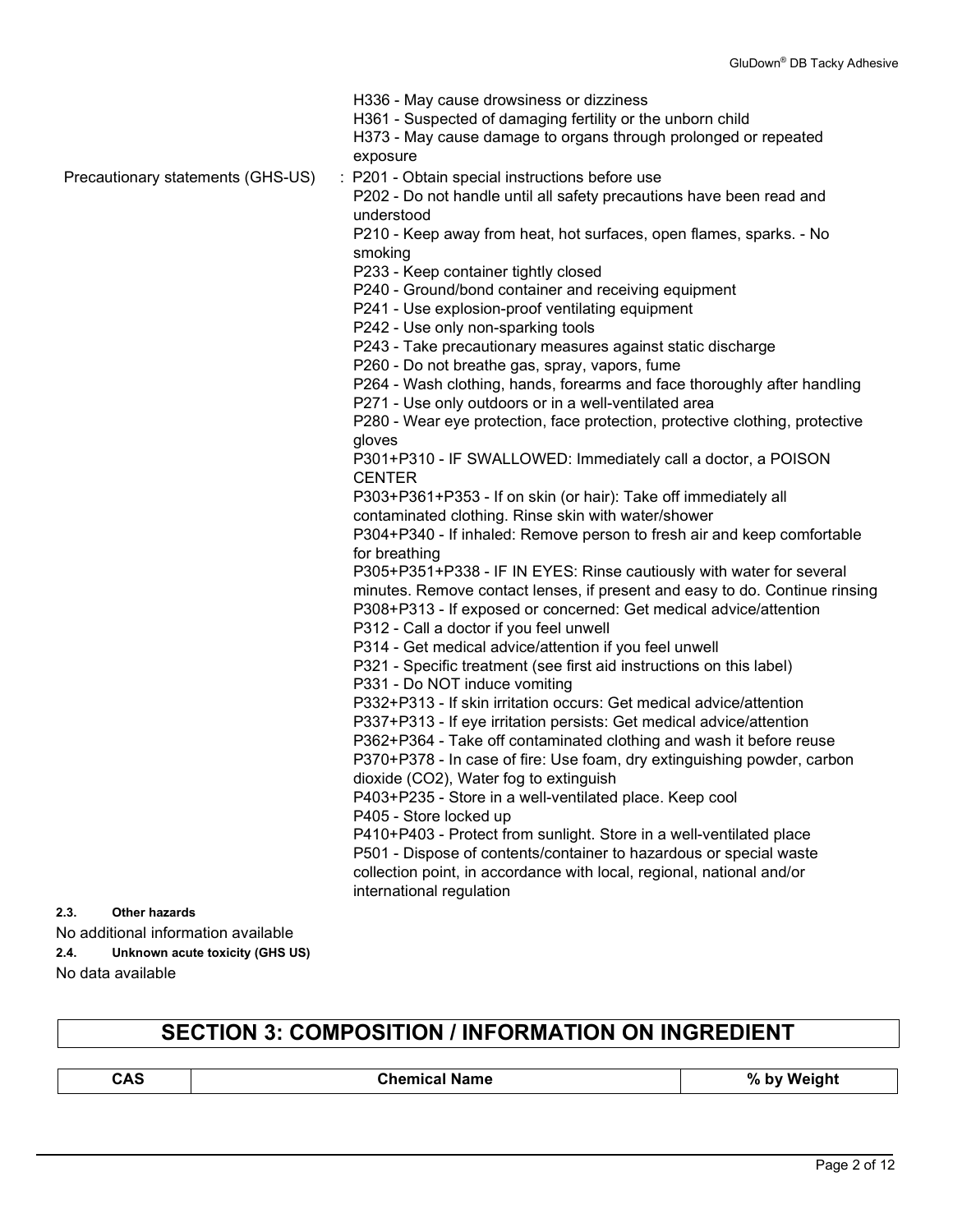| 68410-97-9 | Distillates, petroleum, light hydrotreated distillate | 20%-30%       |
|------------|-------------------------------------------------------|---------------|
| 79-20-9    | Methyl Acetate                                        | 10%-15%       |
| 67-64-1    | Acetone                                               | $3% - 6%$     |
| 75-28-5    | <b>Isobutane</b>                                      | 10%-15%       |
| 74-98-6    | Propane                                               | 10%-15%       |
| 115-10-6   | Dimethyl ether                                        | 8%-15%        |
| 110-54-3   | Hexane                                                | $0.1\% - 1\%$ |
| 64742-49-0 | Naptha, petroleum, hydrotreated light                 | $0.1\% - 1\%$ |

### SECTION 4: FIRST-AID MEASURES

### 4.1 Description of first aid Measures:

### First aid measures general

If exposed or concerned, get medical attention/advice. Show this safety data sheet to the doctor in attendance. Wash contaminated clothing before re-use. Never give anything to an unconscious person.

### Inhalation:

IF INHALED: Remove to fresh air and keep at rest in a position comfortable for breathing. Get medical attention. If breathing is difficult, supply oxygen. If breathing stopped, give artificial respiration.

### Skin Contact:

IF ON SKIN (or clothing): Removed affected clothing and wash all exposed skin with water for at least 15 minutes. If irritation develops or persists, get medical attention immediately.

### Eye Contact:

IF IN EYES: Immediately flush with plenty of water for at least 15 minutes. Remove contact lenses if present and easy to do so. Continue rinsing if pain, blinking, or irritation develops or persists, get medical attention. Remove source of exposure or move person to fresh air.

### Ingestion:

IF SWALLOWED: rinse mouth thoroughly. Do not induce vomiting without advice from poison control center or medical professional. Get medical attention immediately.

### 4.2. Most important symptoms and effects, both acute and delayed

| Symptoms/injuries                    | : May cause drowsiness or dizziness. Causes serious eye irritation.<br>Suspected of damaging fertility. Suspected of damaging the unborn child.<br>Causes skin irritation. May cause damage to organs through prolonged or<br>repeated exposure. May displace oxygen and cause rapid suffocation. May<br>be fatal if swallowed and enters airways. |
|--------------------------------------|----------------------------------------------------------------------------------------------------------------------------------------------------------------------------------------------------------------------------------------------------------------------------------------------------------------------------------------------------|
| Symptoms/injuries after inhalation   | : May be fatal if swallowed and enters airways. May cause drowsiness or<br>dizziness.                                                                                                                                                                                                                                                              |
| Symptoms/injuries after skin contact | : Causes skin irritation.                                                                                                                                                                                                                                                                                                                          |
| Symptoms/injuries after eye contact  | : Causes serious eye irritation.                                                                                                                                                                                                                                                                                                                   |
| Symptoms/injuries after ingestion    | : May be fatal if swallowed and enters airways.                                                                                                                                                                                                                                                                                                    |
| Chronic symptoms                     | : Suspected of damaging fertility. Suspected of damaging the unborn child<br>May cause damage to organs through prolonged or repeated exposure.                                                                                                                                                                                                    |

#### 4.3. Indication of any immediate medical attention and special treatment needed

No additional information available

### SECTION 5: FIRE-FIGHTING MEASURES

#### 5.1. Extinguishing media

- 
- Suitable extinguishing media : Foam. Dry powder. Carbon dioxide. Water fog.
- Unsuitable extinguishing media : Do not use direct water stream. May spread fire.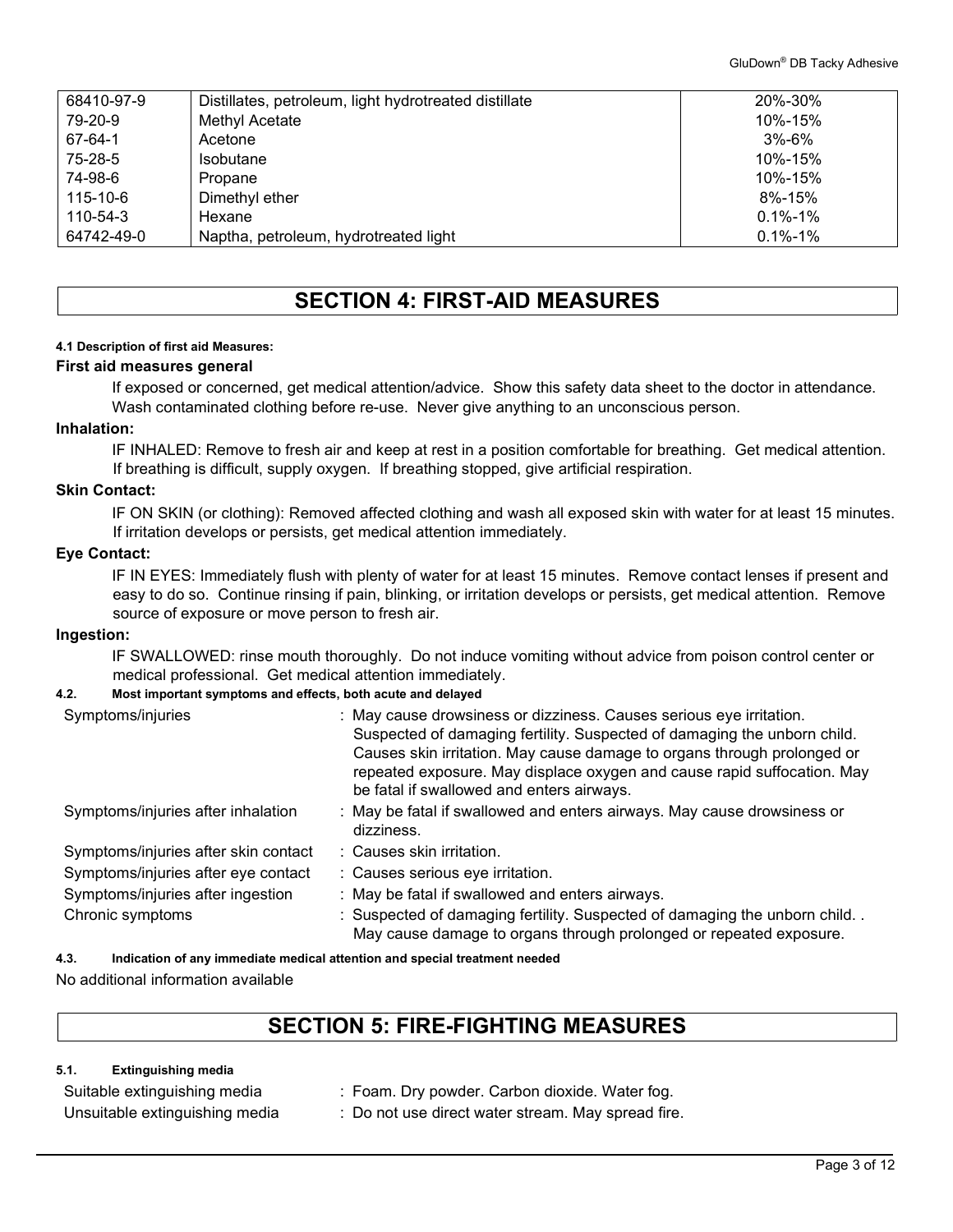### 5.2. Special hazards arising from the substance or mixture

| : Extremely flammable liquid and vapor.                                                                                                                                                       |
|-----------------------------------------------------------------------------------------------------------------------------------------------------------------------------------------------|
| : Static discharge may serve as an ignition source for this product.<br>Pressurized container: may burst if heated.                                                                           |
| : No dangerous reactions known under normal conditions of use.                                                                                                                                |
|                                                                                                                                                                                               |
| : Exercise caution when fighting any chemical fire. Do not dispose of fire-<br>fighting water in the environment. Prevent human exposure to fire, fumes,<br>smoke and products of combustion. |
| : Do not enter fire area without proper protective equipment, including<br>respiratory protection.                                                                                            |
| : vapors may travel long distances along ground before igniting/flashing back<br>to vapor source. This material is flammable and may be ignited by heat,<br>sparks, or static electricity.    |
|                                                                                                                                                                                               |

### SECTION 6: ACCIDENTAL RELEASE MEASURES

#### 6.1. Personal precautions, protective equipment and emergency procedures

| General measures |                                                      | : Evacuate area. Keep upwind. Ventilate area. Spill should be handled by<br>trained clean-up crews properly equipped with respiratory equipment and                                                                                                                                      |
|------------------|------------------------------------------------------|------------------------------------------------------------------------------------------------------------------------------------------------------------------------------------------------------------------------------------------------------------------------------------------|
|                  |                                                      | full chemical protective gear (see Section 8). Avoid vapor formation. In case<br>of spills, beware of slippery floors and surfaces. Eliminate all sources of<br>ignition. Vapor may cause flash fires. Vapors are heavier than air and can<br>travel long distances to ignition sources. |
| 6.1.1.           | For non-emergency personnel                          |                                                                                                                                                                                                                                                                                          |
|                  | Protective equipment                                 | : Wear Protective equipment as described in Section 8.                                                                                                                                                                                                                                   |
|                  | Emergency procedures                                 | : Evacuate unnecessary personnel.                                                                                                                                                                                                                                                        |
| 6.1.2.           | For emergency responders                             |                                                                                                                                                                                                                                                                                          |
|                  | Protective equipment                                 | : Wear suitable protective clothing, gloves and eye or face protection.                                                                                                                                                                                                                  |
|                  |                                                      | Approved supplied-air respirator, in case of emergency.                                                                                                                                                                                                                                  |
| 6.2.             | <b>Environmental precautions</b>                     |                                                                                                                                                                                                                                                                                          |
|                  |                                                      | Prevent entry to sewers and public waters. Avoid release to the environment.                                                                                                                                                                                                             |
| 6.3.             | Methods and material for containment and cleaning up |                                                                                                                                                                                                                                                                                          |
|                  | For containment                                      | : Contain any spills with dikes or absorbents to prevent migration and entry<br>into sewers or streams.                                                                                                                                                                                  |
|                  | Methods for cleaning up                              | : Remove all sources of ignition. Avoid breathing of vapors. Wear appropriate<br>respirator and other protective clothing. Ventilate. Shut off source of leak<br>only if safe to do so. Soak up with absorbent material, and place in non-<br>leaking containers for proper disposal.    |
| 6.4.             | Reference to other sections                          |                                                                                                                                                                                                                                                                                          |
|                  | See Sections 8 and 13                                |                                                                                                                                                                                                                                                                                          |

See Sections 8 and 13.

### SECTION 7: HANDLING AND STORAGE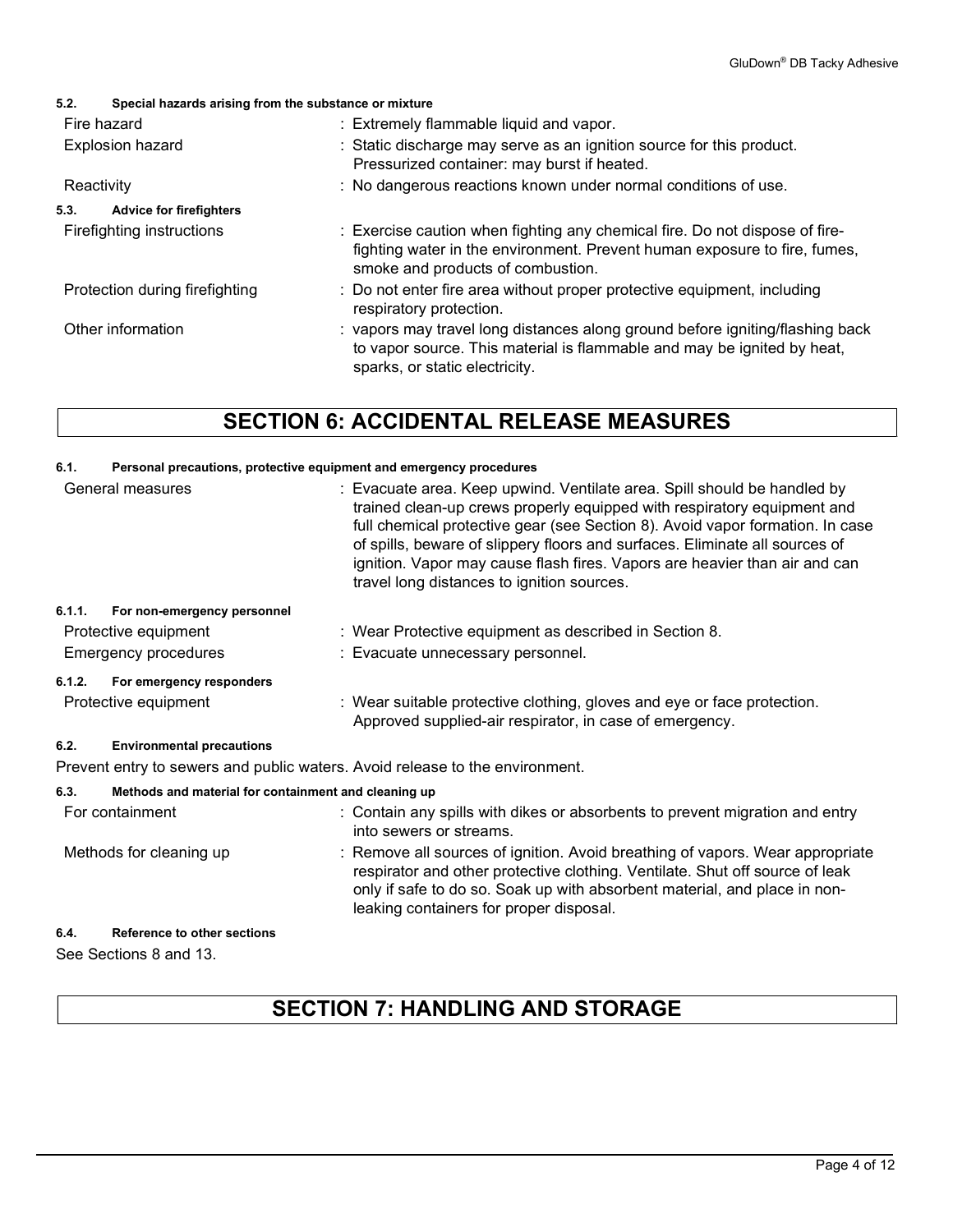| 7.1 Precautions for safe handling                             | : Keep away from heat, sparks and open flames. Use adequate ventilation    |
|---------------------------------------------------------------|----------------------------------------------------------------------------|
|                                                               | and avoid repeated or prolonged skin contact. Wash hands and other         |
|                                                               | exposed areas with mild soap and water before eating, drinking or smoking  |
|                                                               | and when leaving work. Provide good ventilation in process area to prevent |
|                                                               | formation of vapor. Ground/bond container and receiving equipment.         |
|                                                               | Prohibit smoking in storage area. Avoid contact with skin and eyes.        |
| Conditiona for agfa atoraga, ingluding any incompatibilities. |                                                                            |

#### 7.2. Conditions for safe storage, including any incompatibilities

Storage conditions : Store in a well-ventilated place. Keep container tightly closed. Isolate from oxidizers, heat, sparks, electrical equipment and open flame. Closed containers may explode if exposed to extreme heat. Store in a cool dry place. Prohibit smoking in storage area.

### SECTION 8: EXPOSURE CONTROLS/PERSONAL PROTECTION

#### 8.1. Control parameters

| Distillates, petroleum, light distillate hydrotreating process, low-boiling (68410-97-9) |                                                                     |  |
|------------------------------------------------------------------------------------------|---------------------------------------------------------------------|--|
| Remark (ACGIH)                                                                           | OELs not established                                                |  |
| Remark (OSHA)                                                                            | OELs not established                                                |  |
| Naphtha, petroleum, hydrotreated light (64742-49-0)                                      |                                                                     |  |
| Remark (ACGIH)                                                                           | OELs not established                                                |  |
| Remark (OSHA)                                                                            | OELs not established                                                |  |
| Hexane (110-54-3)                                                                        |                                                                     |  |
| <b>ACGIH TWA (ppm)</b>                                                                   | 50 ppm                                                              |  |
| OSHA PEL (TWA) (mg/m <sup>3</sup> )                                                      | 1800 mg/m <sup>3</sup>                                              |  |
| OSHA PEL (TWA) (ppm)                                                                     | 500 ppm                                                             |  |
| Petroleum gases, liquefied, sweetened (68476-86-8)                                       |                                                                     |  |
| Remark (ACGIH)                                                                           | OELs not established                                                |  |
| Remark (OSHA)                                                                            | OELs not established                                                |  |
| <b>Isobutane (75-28-5)</b>                                                               |                                                                     |  |
| <b>ACGIH STEL (ppm)</b>                                                                  | 1000 ppm                                                            |  |
| Remark (OSHA)                                                                            | OELs not established                                                |  |
| Propane (74-98-6)                                                                        |                                                                     |  |
| <b>ACGIH TWA (ppm)</b>                                                                   | 1000 ppm (listed under Aliphatic<br>hydrocarbon gases: Alkane C1-4) |  |
| OSHA PEL (TWA) (mg/m <sup>3</sup> )                                                      | 1800 mg/m <sup>3</sup>                                              |  |
| OSHA PEL (TWA) (ppm)                                                                     | 1000 ppm                                                            |  |
| Dimethyl ether (115-10-6)                                                                |                                                                     |  |
| Remark (ACGIH)                                                                           | OELs not established                                                |  |
| Remark (OSHA)                                                                            | OELs not established                                                |  |
| Acetone (67-64-1)                                                                        |                                                                     |  |
| <b>ACGIH TWA (ppm)</b>                                                                   | 500 ppm                                                             |  |
| <b>ACGIH STEL (ppm)</b>                                                                  | 750 ppm                                                             |  |
| OSHA PEL (TWA) (mg/m <sup>3</sup> )                                                      | 2400 mg/m <sup>3</sup>                                              |  |
| Methyl Acetate (79-20-9)                                                                 |                                                                     |  |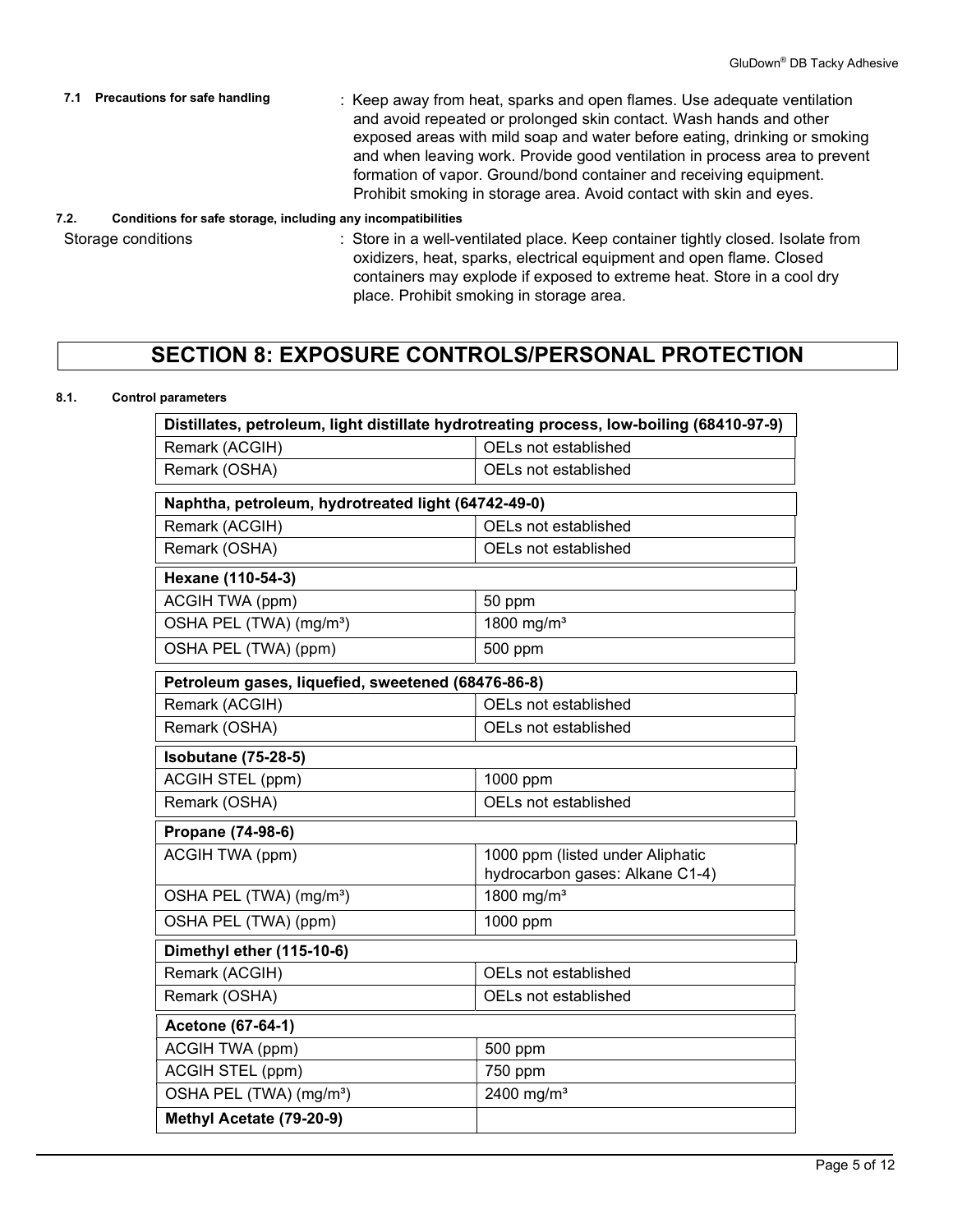| <b>Acetone (67-64-1)</b> |                |
|--------------------------|----------------|
| ACGIH TWA (ppm)          | 200 ppm        |
| ACGIH STEL (ppm)         | 250 ppm        |
| OSHA PEL (TWA) (mg/m3)   | $610$ mg/m $3$ |
| OSHA PEL (TWA) (ppm)     | $200$ ppm      |

### 8.2. Exposure controls

| Appropriate engineering controls | : Provide adequate general and local exhaust ventilation. Use process<br>enclosures, local exhaust ventilation, or other engineering controls to control<br>airborne levels below recommended exposure limits. Use explosion-proof<br>equipment with flammable materials. Ensure adequate ventilation, |
|----------------------------------|--------------------------------------------------------------------------------------------------------------------------------------------------------------------------------------------------------------------------------------------------------------------------------------------------------|
| Personal protective equipment    | especially in confined areas.<br>Protective goggles. Gloves. Wear chemically impervious apron over labcoat<br>and full coverage clothing. Insufficient ventilation: wear respiratory<br>protection.                                                                                                    |
|                                  |                                                                                                                                                                                                                                                                                                        |
| Hand protection                  | : Use gloves chemically resistant to this material when prolonged or repeated<br>contact could occur. Gloves should be classified under Standard EN 374 or<br>ASTM F1296. Rubber or Neoprene Gloves.                                                                                                   |
| Eye protection                   | : Wear eye protection, including chemical splash goggles and a face shield<br>when possibility exists for eye contact due to spraying liquid or airborne<br>particles.                                                                                                                                 |
| Skin and body protection         | : Wear long sleeves, and chemically impervious PPE/coveralls to minimize<br>bodily exposure.                                                                                                                                                                                                           |
| Respiratory protection           | : Wear a NIOSH-approved (or equivalent) full-facepiece airline respirator in<br>the positive pressure                                                                                                                                                                                                  |
|                                  | mode with emergency escape provisions. In case of inadequate ventilation<br>or risk of inhalation of vapors, use suitable respiratory equipment with gas<br>filter (type A2). Use a positive-pressure                                                                                                  |
|                                  | air-supplied respirator if there is any potential for an uncontrolled release,<br>exposure levels are not known, or any other circumstances where air-<br>purifying respirators may not provide adequate protection.                                                                                   |

### SECTION 9: PHYSICAL AND CHEMICAL PROPERTIES

#### 9.1. Information on basic physical and chemical properties

| Physical state                                   | : Liquid                                   |
|--------------------------------------------------|--------------------------------------------|
| Appearance                                       | : Liquid adhesive in pressurized canister. |
| Color                                            | : Natural                                  |
| Odor                                             | : Solvent.                                 |
| Odor Threshold                                   | : No data available                        |
| рH                                               | $\pm$ No data available.                   |
| Relative evaporation rate (butyl<br>$acetate=1)$ | : No data available                        |
| Melting point                                    | : No data available                        |
| Freezing point                                   | : No data available                        |
| Boiling point                                    | : No data available                        |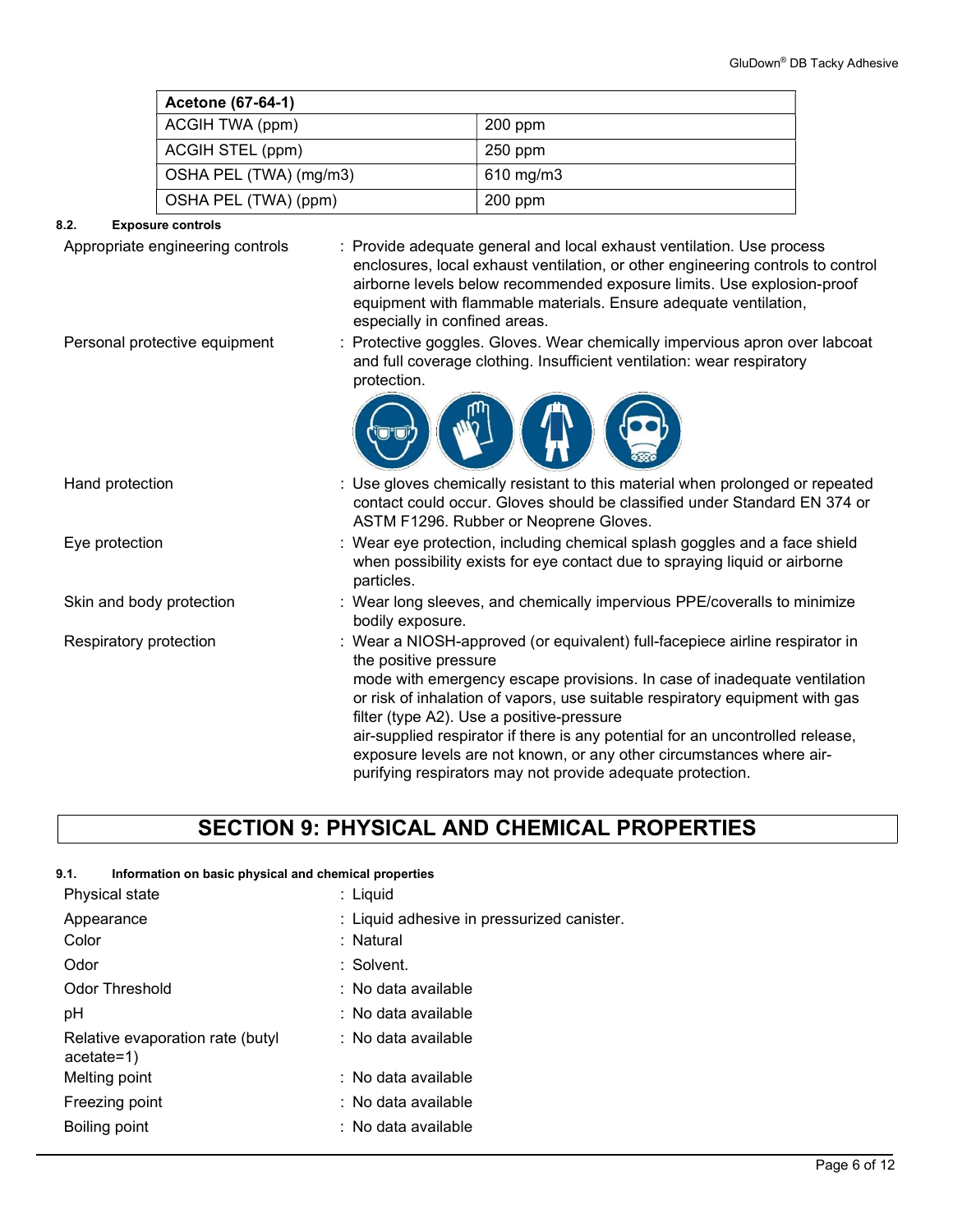| Flash point                      | : -138 °C Open Cup (-156 °F): Propane/Isobutane propellant               |
|----------------------------------|--------------------------------------------------------------------------|
| Auto-ignition temperature        | : 440 °C (Methyl Acetate)                                                |
| Decomposition temperature        | : No data available                                                      |
| Flammability (solid, gas)        | : Flammable                                                              |
| Vapor pressure                   | : 70 psig ( $@$ 21.1 °C): Propane/Isobutane propellant                   |
| Relative vapor density at 20 °C  | : Greater than air                                                       |
| Relative density                 | $: 0.67 - 0.69$                                                          |
| Solubility                       | : Insoluble.                                                             |
| Log Pow                          | : No data available                                                      |
| Log Kow                          | : No data available                                                      |
| Viscosity, kinematic             | : No data available                                                      |
| Viscosity, dynamic               | : No data available                                                      |
| <b>Explosive properties</b>      | : No data available                                                      |
| Oxidizing properties             | : No data available                                                      |
| <b>Explosion limits</b>          | : 1.1 - 27 vol % (1.1% for n-Hexane and Toluene, 27% for Dimethyl Ether) |
| 9.2.<br><b>Other information</b> |                                                                          |
| <b>VOC</b><br>485 g/L            |                                                                          |

% Solids 22% +/- 1%

### SECTION 10: STABILITY AND REACTIVITY

### 10.1. Reactivity

No dangerous reactions known under normal conditions of use.

#### 10.2. Chemical stability

Stable under recommended handling and storage conditions (see section 7).

### 10.3. Possibility of hazardous reactions

None known.

10.4. Conditions to avoid

Heat, flame. Ignition sources.

#### 10.5. Incompatible materials

Copper and copper alloys, strong acids, alkalies and oxidizers.

### 10.6. Hazardous decomposition products

Carbon oxides (CO, CO2). Various hydrocarbons.

### SECTION 11: TOXICOLOGICAL INFORMATION

### 11.1. Information on toxicological effects

Acute toxicity **in the case of the CALC** in Not classified

| Naphtha, petroleum, hydrotreated light (64742-49-0) |                |  |
|-----------------------------------------------------|----------------|--|
| LD50 oral rat                                       | $> 5000$ mg/kg |  |
| LD50 dermal rabbit                                  | $>$ 3160 mg/kg |  |
| LC50 inhalation rat (ppm)                           | 73680 ppm/4h   |  |
| Hexane (110-54-3)                                   |                |  |
| LD50 dermal rabbit                                  | 3000 mg/kg     |  |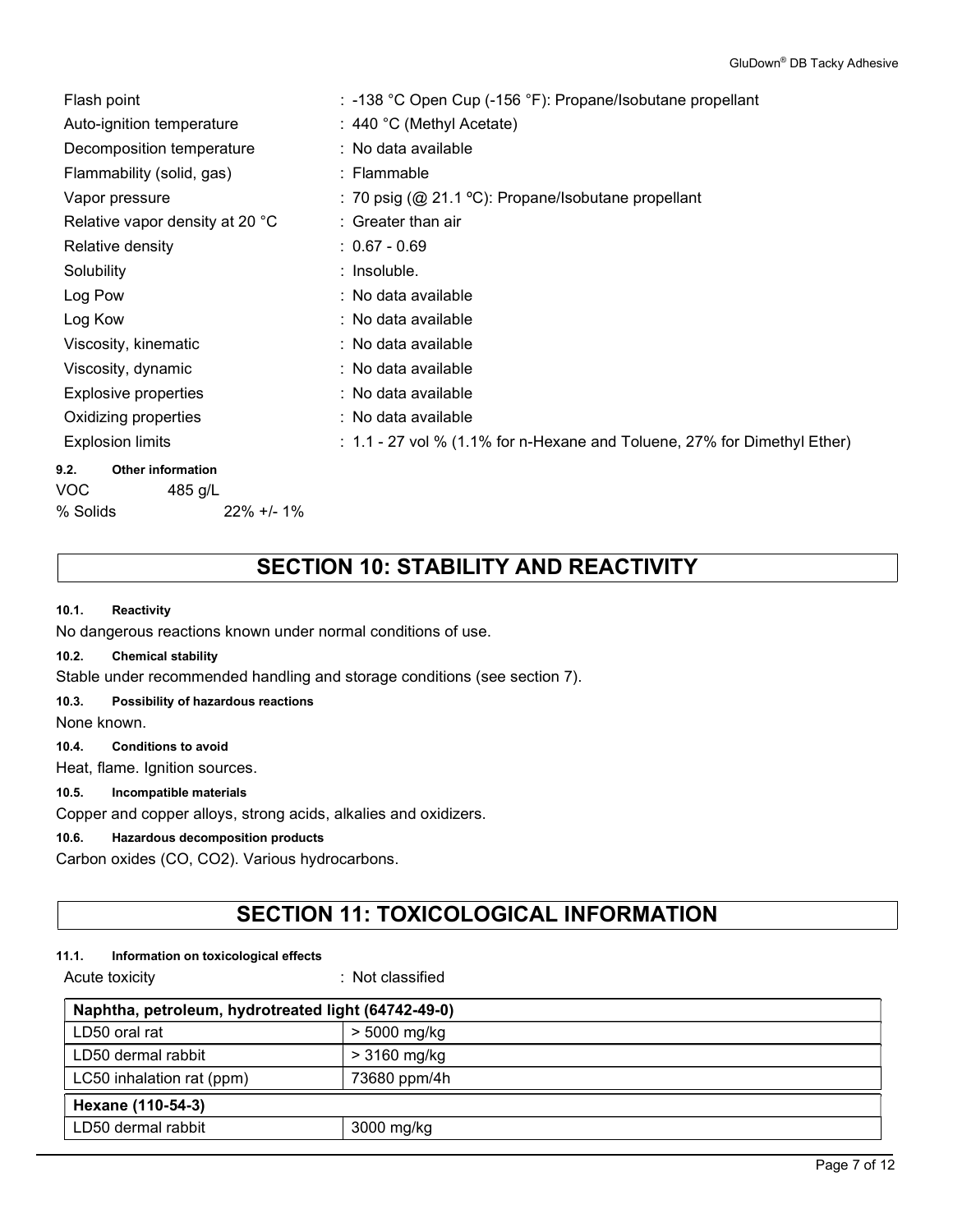| Hexane (110-54-3)                                   |                                                                                                                                               |  |  |
|-----------------------------------------------------|-----------------------------------------------------------------------------------------------------------------------------------------------|--|--|
| LC50 inhalation rat (ppm)                           | 48000 ppm/4h                                                                                                                                  |  |  |
| LC50 inhalation rat (mg/l)                          | 12.5 mg/l/4h                                                                                                                                  |  |  |
| <b>Isobutane (75-28-5)</b>                          |                                                                                                                                               |  |  |
| LC50 inhalation rat (mg/l)                          | 658 mg/l/4h                                                                                                                                   |  |  |
| ATE CLP (vapors)                                    | 658.000 mg/l/4h                                                                                                                               |  |  |
| ATE CLP (dust, mist)                                | 658.000 mg/l/4h                                                                                                                               |  |  |
| Propane (74-98-6)                                   |                                                                                                                                               |  |  |
| LC50 inhalation rat (mg/l)                          | 658 mg/l/4h                                                                                                                                   |  |  |
| ATE CLP (vapors)                                    | 658.000 mg/l/4h                                                                                                                               |  |  |
| ATE CLP (dust, mist)                                | 658.000 mg/l/4h                                                                                                                               |  |  |
| Dimethyl ether (115-10-6)                           |                                                                                                                                               |  |  |
| LC50 inhalation rat (mg/l)                          | 308.5 mg/l/4h (Source: IUCLID)                                                                                                                |  |  |
| Acetone (67-64-1)                                   |                                                                                                                                               |  |  |
| LC50 inhalation rat (mg/l)                          | 50100 mg/m <sup>3</sup>                                                                                                                       |  |  |
| Methyl acetate (79-20-9)                            |                                                                                                                                               |  |  |
| LD50 oral rat                                       | > 5000 mg/kg                                                                                                                                  |  |  |
| LD50 dermal rabbit                                  | > 5000 mg/kg                                                                                                                                  |  |  |
| LC50 inhalation rat (ppm)                           | 16000 ppm/4h                                                                                                                                  |  |  |
| Skin corrosion/irritation                           | : Causes skin irritation.                                                                                                                     |  |  |
| Serious eye damage/irritation                       | Causes serious eye irritation.                                                                                                                |  |  |
| Respiratory or skin sensitization                   | : Not classified                                                                                                                              |  |  |
| Germ cell mutagenicity                              | Not classified.                                                                                                                               |  |  |
| Carcinogenicity                                     | : Not classified.                                                                                                                             |  |  |
| Reproductive toxicity                               | : Suspected of damaging fertility or the unborn child.                                                                                        |  |  |
| Specific target organ toxicity (single<br>exposure) | : May cause drowsiness or dizziness.                                                                                                          |  |  |
| exposure)                                           | Specific target organ toxicity (repeated : May cause damage to organs through prolonged or repeated exposure.                                 |  |  |
| Aspiration hazard                                   | : May be fatal if swallowed and enters airways                                                                                                |  |  |
| Symptoms/injuries after inhalation                  | : May be fatal if swallowed and enters airways. May cause drowsiness or<br>dizziness.                                                         |  |  |
| Symptoms/injuries after skin contact                | : Causes skin irritation.                                                                                                                     |  |  |
| Symptoms/injuries after eye contact                 | : Causes serious eye irritation.                                                                                                              |  |  |
| Symptoms/injuries after ingestion                   | May be fatal if swallowed and enters airways.                                                                                                 |  |  |
| Chronic symptoms                                    | Suspected of damaging fertility. Suspected of damaging the unborn child<br>May cause damage to organs through prolonged or repeated exposure. |  |  |

### SECTION 12: ECOLOGICAL INFORMATION

# 12.1. Toxicity

Ecology - general : Product may kill grasses and small plants. Not expected to be toxic to fish. Moderately toxic to amphibians. May cause gastrointestinal distress to birds and mammals through ingestion.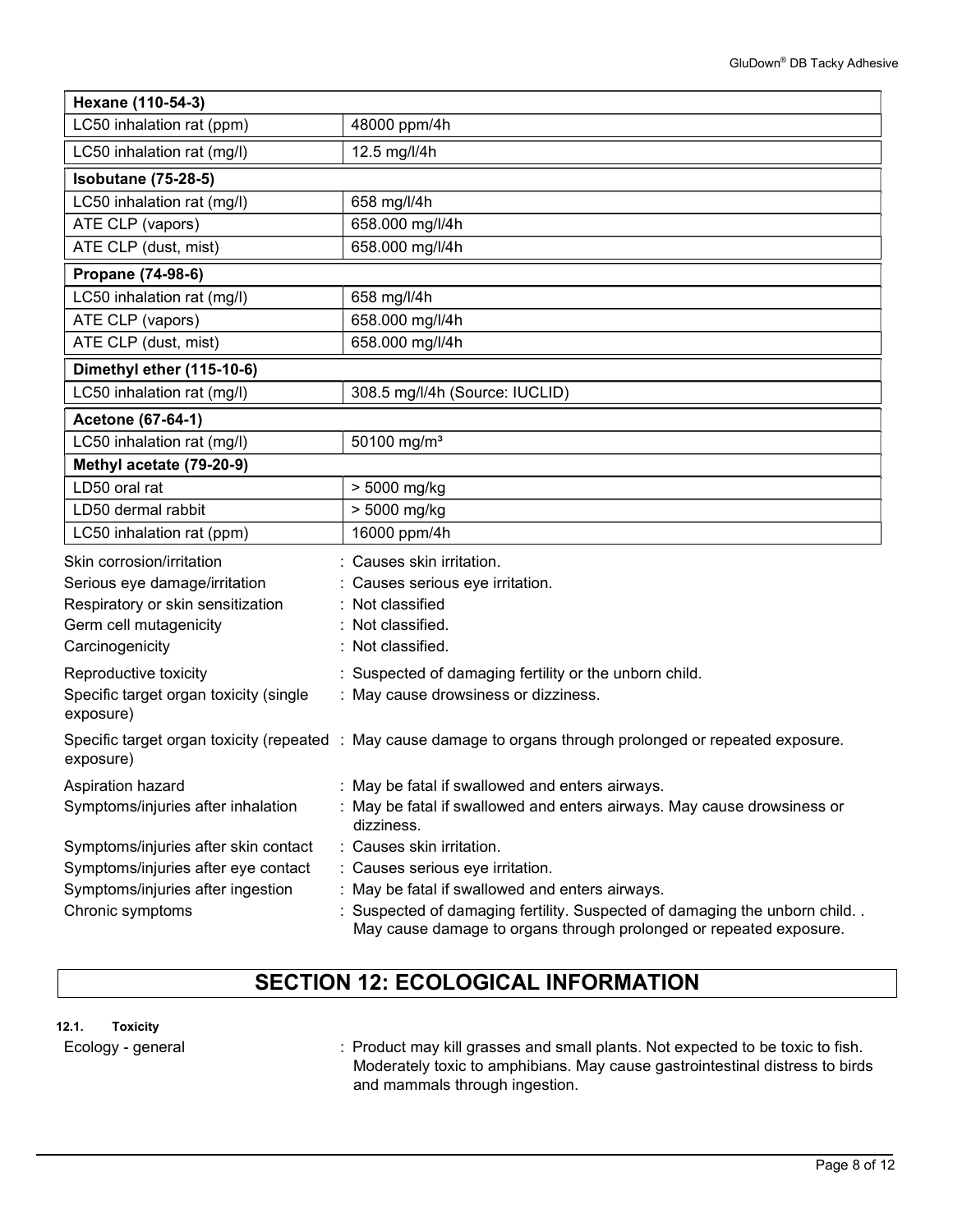### 12.2. Persistence and degradability

|       | <b>GluDown DB Tacky Adhesive</b>    |                                   |  |
|-------|-------------------------------------|-----------------------------------|--|
|       | Persistence and degradability       | The product is not biodegradable. |  |
| 12.3. | <b>Bioaccumulative potential</b>    |                                   |  |
|       | No additional information available |                                   |  |
| 12.4. | Mobility in soil                    |                                   |  |

No additional information available

#### 12.5. Other adverse effects

| No additional information available<br><b>SECTION 13: DISPOSAL CONSIDERATIONS</b> |                                                                                                                                                                           |  |  |
|-----------------------------------------------------------------------------------|---------------------------------------------------------------------------------------------------------------------------------------------------------------------------|--|--|
|                                                                                   |                                                                                                                                                                           |  |  |
| Waste treatment methods                                                           | : Do not discharge to public wastewater systems without permit of pollution<br>control authorities. No discharge to surface waters is allowed without an<br>NPDES permit. |  |  |
| Waste disposal recommendations                                                    | : Dispose in a safe manner in accordance with local/national regulations. Do<br>not allow the product to be released into the environment.                                |  |  |

| <b>SECTION 14: TRANSPORT INFORMATION</b>                                   |                                                                                                                                                                                                                                                                                                                                                                  |  |  |
|----------------------------------------------------------------------------|------------------------------------------------------------------------------------------------------------------------------------------------------------------------------------------------------------------------------------------------------------------------------------------------------------------------------------------------------------------|--|--|
| In accordance with DOT                                                     |                                                                                                                                                                                                                                                                                                                                                                  |  |  |
| Transport document description                                             | : UN3501 Chemical under pressure, flammable, n.o.s. (Isobutane, Propane,<br>Dimethyl ether), 2.1                                                                                                                                                                                                                                                                 |  |  |
| UN-No.(DOT)                                                                | : 3501                                                                                                                                                                                                                                                                                                                                                           |  |  |
| DOT NA no.                                                                 | : UN3501                                                                                                                                                                                                                                                                                                                                                         |  |  |
| Proper Shipping Name (DOT)                                                 | : Chemical under pressure, flammable, n.o.s. (Isobutane, Propane, Dimethyl<br>ether)                                                                                                                                                                                                                                                                             |  |  |
| Class (DOT)                                                                | : 2.1 - Class 2.1 - Flammable gas 49 CFR 173.115                                                                                                                                                                                                                                                                                                                 |  |  |
| Hazard labels (DOT)                                                        | : 2.1 - Flammable gas                                                                                                                                                                                                                                                                                                                                            |  |  |
| <b>DOT Quantity Limitations Passenger</b><br>aircraft/rail (49 CFR 173.27) | : Forbidden                                                                                                                                                                                                                                                                                                                                                      |  |  |
| <b>DOT Quantity Limitations Cargo</b><br>aircraft only (49 CFR 175.75)     | $: 75$ kg                                                                                                                                                                                                                                                                                                                                                        |  |  |
| DOT Vessel Stowage Location                                                | : D - The material must be stowed "on deck only" on a cargo vessel and on a<br>passenger vessel carrying a number of passengers limited to not more than<br>the larger of 25 passengers or one passenger per each 3 m of overall<br>vessel length, but the material is prohibited on passenger vessels in which<br>the limiting number of passengers is exceeded |  |  |
| DOT Vessel Stowage Other                                                   | : 40 - Stow "clear of living quarters"                                                                                                                                                                                                                                                                                                                           |  |  |
| <b>Additional information</b>                                              |                                                                                                                                                                                                                                                                                                                                                                  |  |  |
| Other information                                                          | : No supplementary information available.                                                                                                                                                                                                                                                                                                                        |  |  |
| Transport by sea                                                           |                                                                                                                                                                                                                                                                                                                                                                  |  |  |
| No additional information available                                        |                                                                                                                                                                                                                                                                                                                                                                  |  |  |
| Air transport                                                              |                                                                                                                                                                                                                                                                                                                                                                  |  |  |
| No additional information available                                        |                                                                                                                                                                                                                                                                                                                                                                  |  |  |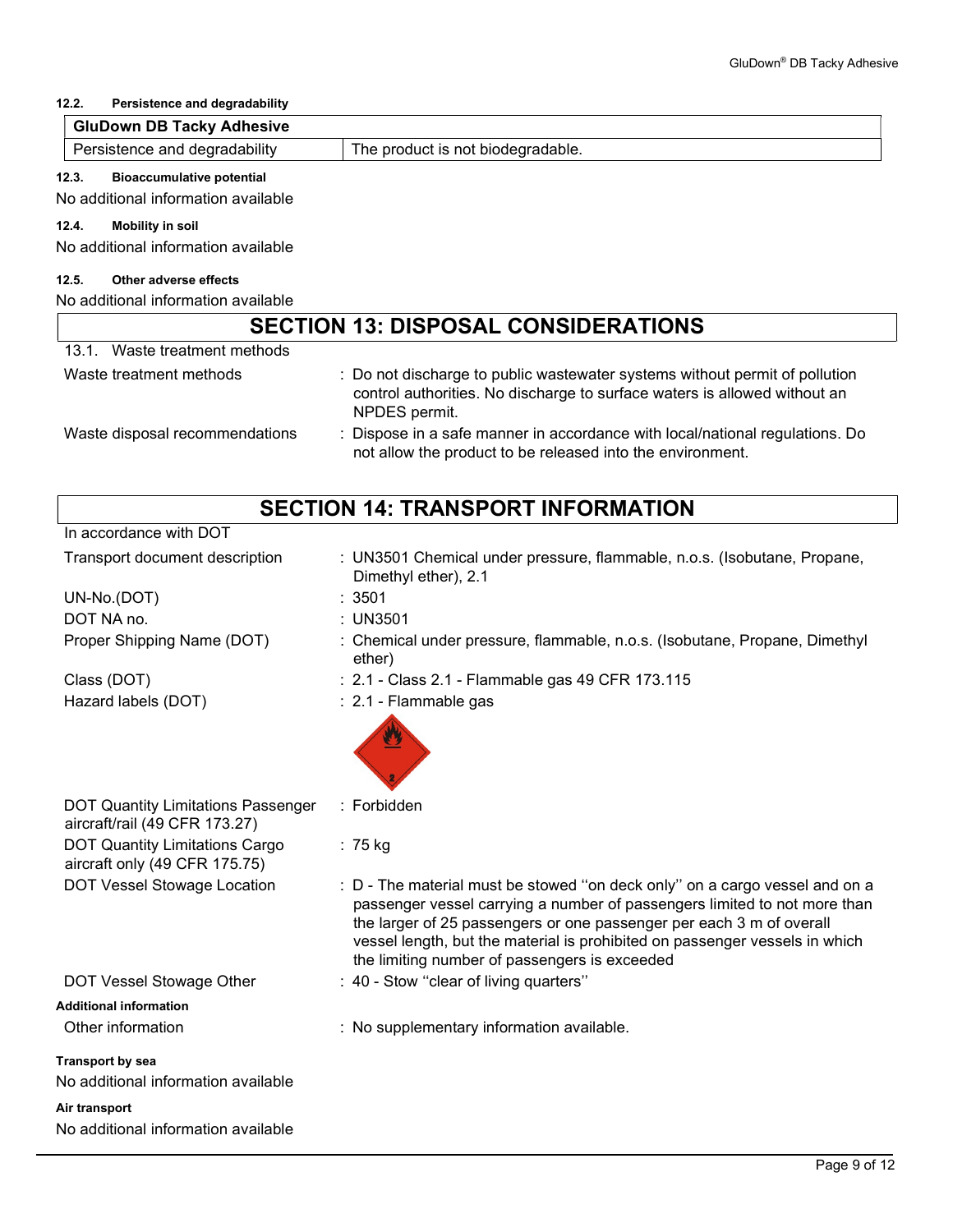### SECTION 15: REGULATORY INFORMATION

### 15.1. US Federal regulations

| <b>GluDown DB Tacky Adhesive</b>                                              |                                 |    |  |
|-------------------------------------------------------------------------------|---------------------------------|----|--|
| All components of this product are listed on the TSCA Inventory or are exempt |                                 |    |  |
| SARA Section 311/312 Hazard                                                   | Delayed (chronic) health hazard |    |  |
| Classes                                                                       | Immediate (acute) health hazard |    |  |
|                                                                               | Fire hazard                     |    |  |
| Acetone (67-64-1)                                                             |                                 |    |  |
| Section 302 (EHS) TPQ                                                         |                                 |    |  |
| Section 304 EHS RQ                                                            |                                 |    |  |
| <b>CERCLA RQ</b>                                                              | 5000                            | Ib |  |
| Section 313                                                                   | Not Listed on US SARA Section   |    |  |
|                                                                               | 313                             |    |  |
| <b>CERCLA RQ</b>                                                              | 1000                            | lb |  |
| Section 313                                                                   | Listed on US SARA Section 313   |    |  |
| n - Hexane (110-54-3)                                                         |                                 |    |  |
| Section 302 (EHS) TPQ                                                         |                                 |    |  |
| Section 304 EHS RQ                                                            |                                 |    |  |
| <b>CERCLA RQ</b>                                                              | 5000                            | lb |  |
| Section 313                                                                   | Not Listed on US SARA Section   |    |  |
|                                                                               | 313                             |    |  |
| <b>Isobutane (75-28-5)</b>                                                    |                                 |    |  |
| Section 302 (EHS) TPQ                                                         |                                 |    |  |
| Section 304 EHS RQ                                                            |                                 |    |  |
| <b>CERCLA RQ</b>                                                              |                                 |    |  |
| Section 313                                                                   | Not listed on US SARA Section   |    |  |
|                                                                               | 313                             |    |  |
| Propane (74-98-6)                                                             |                                 |    |  |
| Section 302 (EHS) TPQ                                                         |                                 |    |  |
| Section 304 EHS RQ                                                            |                                 |    |  |
| <b>CERCLA RQ</b>                                                              |                                 |    |  |
| Section 313                                                                   | Not listed on US SARA Section   |    |  |
|                                                                               | 313                             |    |  |
| Dimethyl ether (115-10-6)                                                     |                                 |    |  |
| Section 302 (EHS) TPQ                                                         |                                 |    |  |
| Section 304 EHS RQ                                                            |                                 |    |  |
| <b>CERCLA RQ</b>                                                              |                                 |    |  |
| Section 313                                                                   | Not listed on US SARA Section   |    |  |
|                                                                               | 313                             |    |  |

### 15.2. International regulations

No additional information available.

### 15.3. US State regulations

 WARNING! This product contains chemicals known to the state of California to cause cancer, birth defects, or other reproductive harm.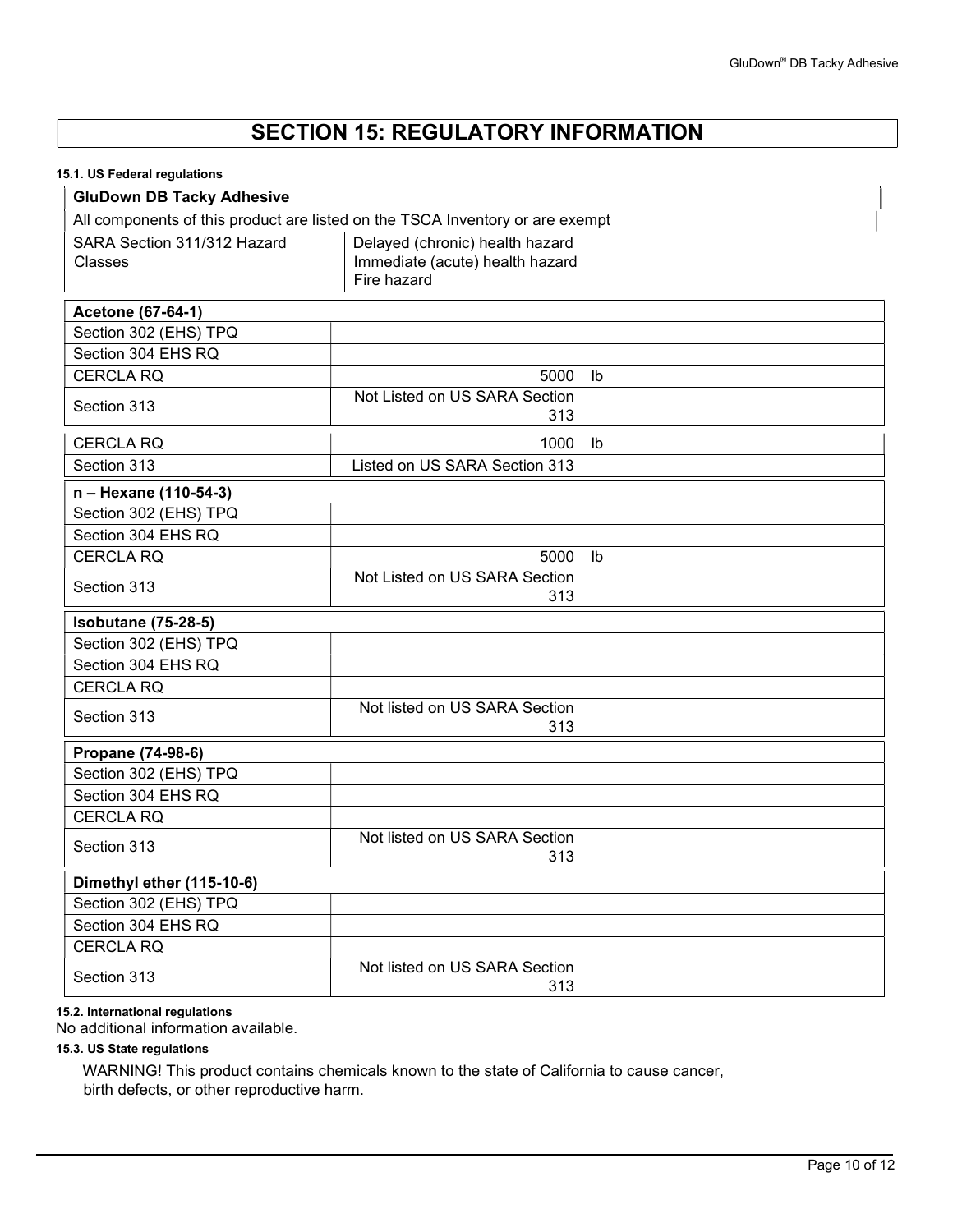| Toluene (108-88-3)                                          |                                                                             |                                                                                     |                                                                                   |                                         |
|-------------------------------------------------------------|-----------------------------------------------------------------------------|-------------------------------------------------------------------------------------|-----------------------------------------------------------------------------------|-----------------------------------------|
| U.S. - California -<br>Proposition 65 -<br>Carcinogens List | U.S. - California -<br>Proposition 65 -<br>Developmental<br>Toxicity        | U.S. - California -<br>Proposition 65 -<br><b>Reproductive Toxicity</b><br>- Female | U.S. - California -<br>Proposition 65 -<br><b>Reproductive Toxicity</b><br>- Male | Non-significant<br>risk level<br>(NSRL) |
| No.                                                         | Yes                                                                         | No                                                                                  | No.                                                                               | 7000 µg/day                             |
| <b>Benzene (71-43-2)</b>                                    |                                                                             |                                                                                     |                                                                                   |                                         |
| U.S. - California -<br>Proposition 65 -<br>Carcinogens List | U.S. - California -<br>Proposition 65 -<br>Developmental<br><b>Toxicity</b> | U.S. - California -<br>Proposition 65 -<br><b>Reproductive Toxicity</b><br>- Female | U.S. - California -<br>Proposition 65 -<br><b>Reproductive Toxicity</b><br>- Male | Non-significant<br>risk level<br>(NSRL) |
| Yes                                                         | Yes                                                                         | No                                                                                  | Yes                                                                               | $6.4$ µg/day                            |

### Hexane (110-54-3)

U.S. - Massachusetts - Right To Know List

U.S. - New Jersey - Right to Know Hazardous Substance List

U.S. - Pennsylvania - RTK (Right to Know) List

### Methyl Acetate (79-20-9)

- U.S. Massachusetts Right To Know List
- U.S. New Jersey Right to Know Hazardous Substance List
- U.S. Pennsylvania RTK (Right to Know) Environmental Hazard List
- U.S. Pennsylvania RTK (Right to Know) List

### Isobutane (75-28-5)

- U.S. Massachusetts Right To Know List
- U.S. New Jersey Right to Know Hazardous Substance List
- U.S. Pennsylvania RTK (Right to Know) List

### Propane (74-98-6)

- U.S. Massachusetts Right To Know List
- U.S. New Jersey Right to Know Hazardous Substance List
- U.S. Pennsylvania RTK (Right to Know) List

### Dimethyl ether (115-10-6)

- U.S. Massachusetts Right To Know List
- U.S. New Jersey Right to Know Hazardous Substance List
- U.S. Pennsylvania RTK (Right to Know) List

### Acetone (67-64-1)

- U.S. Massachusetts Right To Know List
- U.S. New Jersey Right to Know Hazardous Substance List
- U.S. Pennsylvania RTK (Right to Know) List

### Benzene (71-43-2)

- U.S. Massachusetts Right To Know List
- U.S. New Jersey Right to Know Hazardous Substance List
- U.S. Pennsylvania RTK (Right to Know) Special Hazardous Substances
- U.S. Pennsylvania RTK (Right to Know) Environmental Hazard List

### SECTION 16: OTHER INFORMATION

| Indication of changes |
|-----------------------|
| <b>Revision date</b>  |

: New SDS.  $: 07/26/2021$